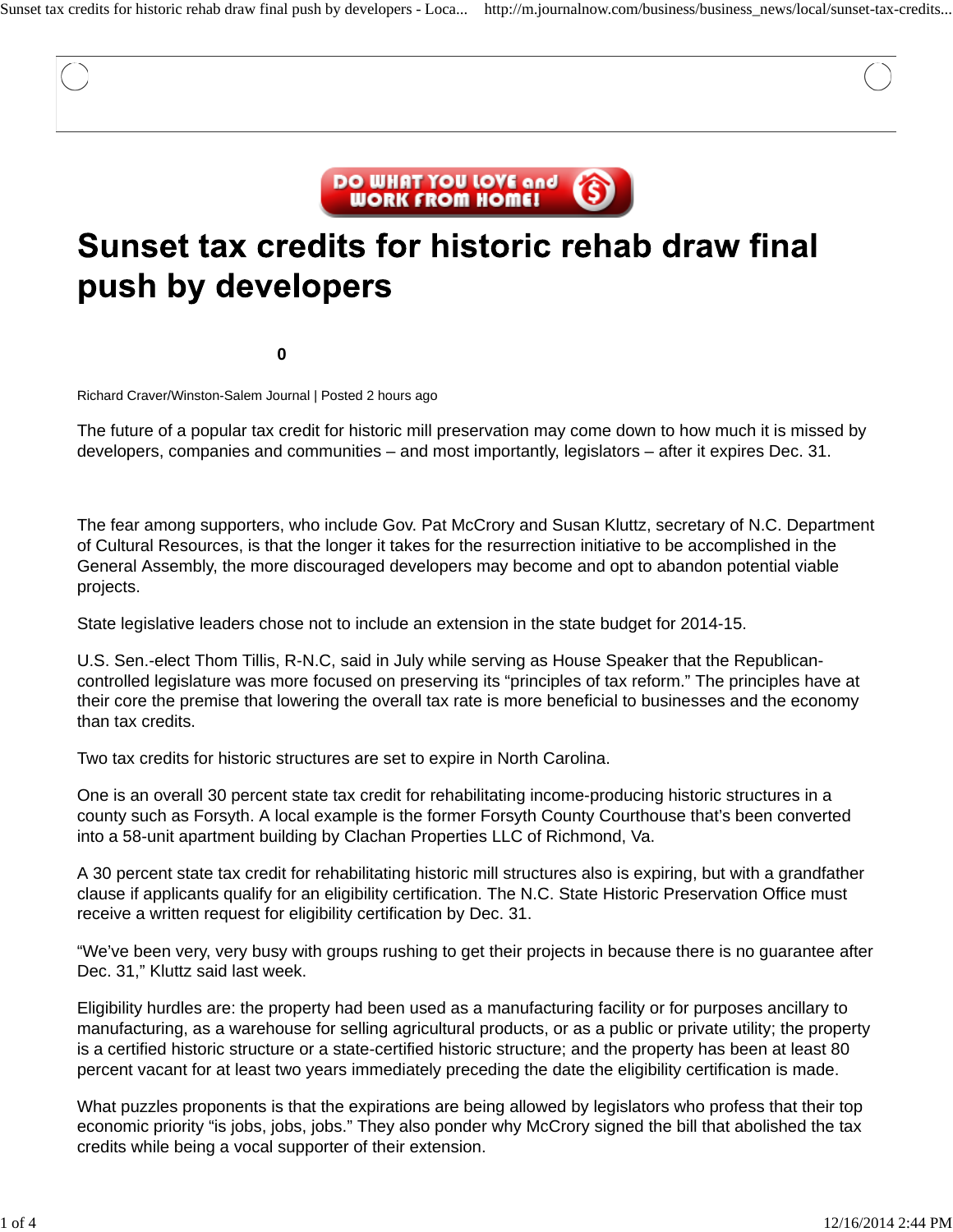Kluttz said that since 1976, historic preservation incentives provided by state and federal governments have "helped bring in more than \$1.7 billion in private investment to the state."

According to the historic preservation office, there have been 2,146 completed rehabilitation projects related to the tax credits just since 1998. The agency said there have been 23,100 full-time jobs created, spread among 90 of the state's 100 counties.

"My No. 1 priority is getting the legislation restored," Kluttz said.

According to a report on the tax credit program by Preservation North Carolina, 94 percent of the developers surveyed said their mill renovation projects would not have been possible without the program.

"Developers have made it clear to me that the numbers will not work for restoring these historic buildings without an incentive," Kluttz said. "There is no way these projects will be self-sustaining. We just can't afford to let this buildings sit empty or be destroyed, taking away parts of our architectural heritage."

#### **Local hotbed**

Forsyth County, in particular downtown Winston-Salem, has served as a hotbed for rehabilitation projects, as has Durham County.

"People in Winston-Salem are very well aware of the value of the historic tax credits given the number of projects that have benefited," Kluttz said.

More than \$600 million has been spent by private investors on local projects, including at least \$250 million associated with Wake Forest Innovation Quarter.

Another \$100 million will be spent on a project announced last week to move the educational component of Wake Forest Baptist Medical Center's medical school to the park in July 2016 as part of renovating the former R.J. Reynolds Tobacco Co. Plant 60 facility. Half of the cost is projected to be paid through tax credits.

"We could not, and they could not, do these projects without these historic tax credits" to help offset the costs, said Dan Cramer, a senior vice president for development for Wexford Science & Technology LLC. Wexford is the primary developer of the latest phases in the research park.

For example, for Wexford's \$100 million Wake Forest BioTech Place project, US Bancorp invested up to \$18 million and Blue Cross Blue Shield of N.C. invested up to \$16 million to receive historic preservation tax credits. Cramer confirmed both groups are investing in the Plant 60 project.

"BCBSNC has made use of the N.C. mill rehabilitation tax credit program as a way of supporting North Carolina communities and being a good corporate citizen," the insurer said. "This program is an effective method of preserving historic buildings, creating jobs through redevelopment and achieving tax credits from the investments."

PMC Property Group may qualify for between \$18 million and \$30 million in overall historic tax credits to offset the \$60 million project cost of renovating the former R.J. Reynolds Tobacco Co. headquarters into a luxury hotel, apartment and mixed-use complex.

In contrast, unless a developer is secured by year's end, the odds will grow much slimmer that the neighboring Bailey Power Plant will get to run on a different kind of energy – entertainment and a mixed-use clientele rather than coal. Wake Forest Innovation Quarter has spent at least \$2.5 million on remediation costs.

Eric Tomlinson, president of the research park, says availability of historic tax credits "has been a huge driver" for the major developments. He acknowledges their expirations will make it more challenging to get developers on board considering the complexity of renovating the 103,100-square-foot facility.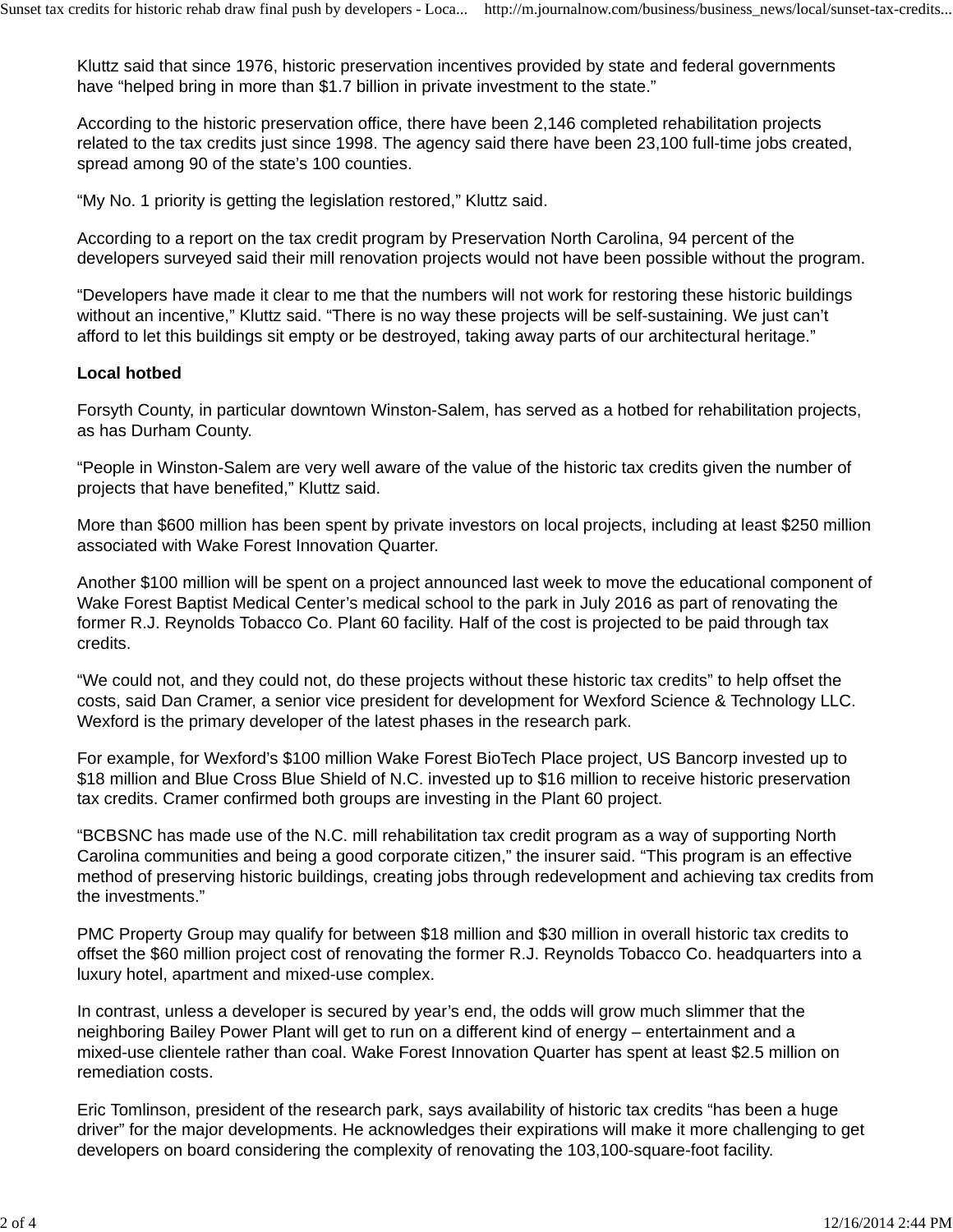## **Latest proposal**

Kluttz expects a bill to restore the tax credits will be submitted by the early part of the long session that begins Jan. 14. McCrory backs restoration of tax credits , but at a lower cost to the state.

The most recent proposal was submitted in July by Rep. David Lewis, R-Harnett.

It would provide a 15 percent tax credit for up to \$10 million in qualified expenditures, and a 10 percent tax credit for between \$10 million and \$20 million in qualified expenditures. They require the applicant to also qualify for a federal tax credit.

Kluttz said legislators and advocates are fine-tuning the language and the percentages in hopes that the bill and tax credits may gain broader support. "I think the (new bill) is very close to having enough support to move forward," Kluttz said.

Kluttz said she will launch in January a statewide tour to raise awareness of the historic tax credit restoration effort and to help identify potential projects.

On Thursday, McCrory made his third visit to a century-old Pickett Cotton Mill in High Point, which has been revived as a manufacturing plant by BuzziSpace, a Belgian company that specializes in contract furnishings. The company has pledged to create up to 113 jobs over five years and spend \$1.75 million on upgrading the mill. Production began in the fall.

"Each time I visit, I see the mill and surrounding areas starting to rebound because of the impressive investment from BuzziSpace," McCrory said in a statement.

" This area was once booming with a flurry of activity, but has sat idle for decades until now. Secretary Susan Kluttz and I want to mimic what we see here across the state, and that's exactly why the historic tax credit is so important to North Carolina."

However, McCrory spokesman Ryan Tronovitch said BuzziSpace is not getting historic tax credits as part of the project.

## **Development tool**

John H. Boyd, principal with site-selection consultant The Boyd Co. of Princeton, N.J., said the expiration of the tax credits "is a legitimate and highly timely economic development concern, especially in a state like North Carolina with its many small towns, rural communities and downtowns ripe for redevelopment."

"It is a time of increased interest on the part of young, highly educated workers preferring to live and work in a downtown settings.

"Many times the benefits of these preservation tax credits are measured by the improvement of the livability quotient of a downtown through redeveloped and refurbished hotels, restaurants, retail establishments and the city's cultural bill of fare."

It is a perspective shared by Ron Caplan, president and founder of PMC, that inspired his group to take on the project.

Boyd said the preservation tax credits "have a rightful place in the state's economic development arsenal."

"I know they play a pivotal role in the investment decisions of our New York, Boston and Philadelphia-based developer clients as they assess redevelopment opportunities in lower-cost and more business-friendly states in the Southeast, including North Carolina."

Kluttz said McCrory "instructed me to use my department to provide economic development and jobs in North Carolina."